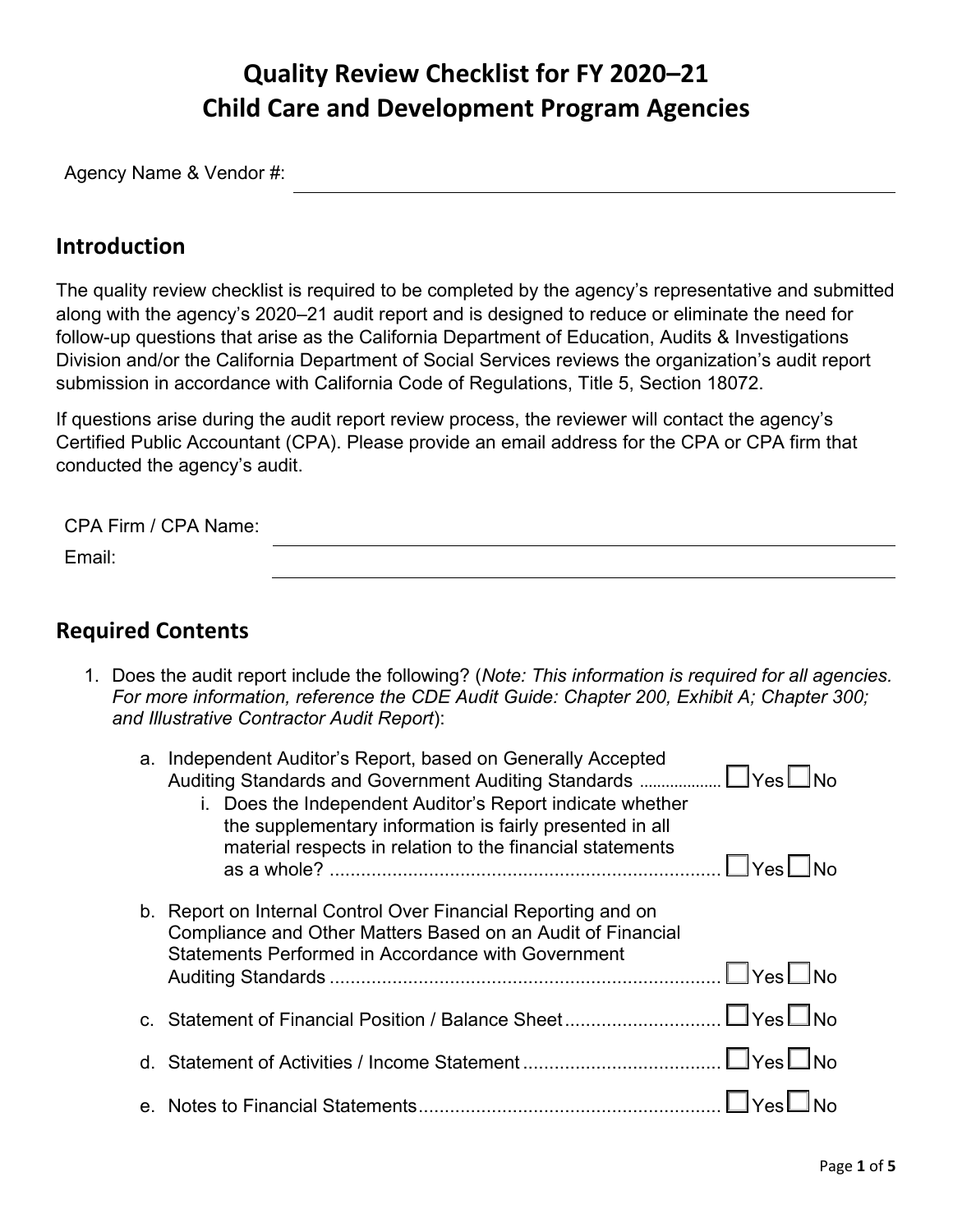| f.                                                                                                                                                                                                                                                                                       | Schedule of Expenditures of Federal and State Awards □ Yes□ No                                                                                                                               |                                 |  |  |  |
|------------------------------------------------------------------------------------------------------------------------------------------------------------------------------------------------------------------------------------------------------------------------------------------|----------------------------------------------------------------------------------------------------------------------------------------------------------------------------------------------|---------------------------------|--|--|--|
|                                                                                                                                                                                                                                                                                          |                                                                                                                                                                                              |                                 |  |  |  |
| h.                                                                                                                                                                                                                                                                                       |                                                                                                                                                                                              |                                 |  |  |  |
| İ.                                                                                                                                                                                                                                                                                       |                                                                                                                                                                                              |                                 |  |  |  |
| j.                                                                                                                                                                                                                                                                                       |                                                                                                                                                                                              |                                 |  |  |  |
|                                                                                                                                                                                                                                                                                          | k. Schedule of Claimed Expenditures for Renovations and                                                                                                                                      |                                 |  |  |  |
| L.                                                                                                                                                                                                                                                                                       | Audited Attendance and Fiscal Report (AUD) form for each                                                                                                                                     |                                 |  |  |  |
|                                                                                                                                                                                                                                                                                          | m. Notes to the Child Development Contract Supplemental                                                                                                                                      |                                 |  |  |  |
| 2. If applicable, does the audit report submission include the following (Note: This information is<br>only required under certain circumstances. For more information reference the CDE Audit<br>Guide: Chapter 200, Exhibit A; Chapter 300; and Illustrative Contractor Audit Report): |                                                                                                                                                                                              |                                 |  |  |  |
|                                                                                                                                                                                                                                                                                          | a. Report on Compliance for Each Major Federal Program; Report<br>on Internal Control Over Compliance; and Report on Schedule<br>of Expenditures of Federal Awards Required by the Uniform   |                                 |  |  |  |
|                                                                                                                                                                                                                                                                                          | b. Management letter and/or internal control communication letter  LVes NoNN/A                                                                                                               |                                 |  |  |  |
|                                                                                                                                                                                                                                                                                          |                                                                                                                                                                                              |                                 |  |  |  |
|                                                                                                                                                                                                                                                                                          |                                                                                                                                                                                              |                                 |  |  |  |
|                                                                                                                                                                                                                                                                                          |                                                                                                                                                                                              |                                 |  |  |  |
| f.                                                                                                                                                                                                                                                                                       |                                                                                                                                                                                              |                                 |  |  |  |
| g.                                                                                                                                                                                                                                                                                       |                                                                                                                                                                                              |                                 |  |  |  |
|                                                                                                                                                                                                                                                                                          |                                                                                                                                                                                              |                                 |  |  |  |
| i.                                                                                                                                                                                                                                                                                       | An audit report that includes all required information for any<br>agencies that the contractor entered into a subcontract for early<br>learning and care services with (see FT&C Section I - | $\Box$ Yes $\Box$ No $\Box$ N/A |  |  |  |
|                                                                                                                                                                                                                                                                                          |                                                                                                                                                                                              |                                 |  |  |  |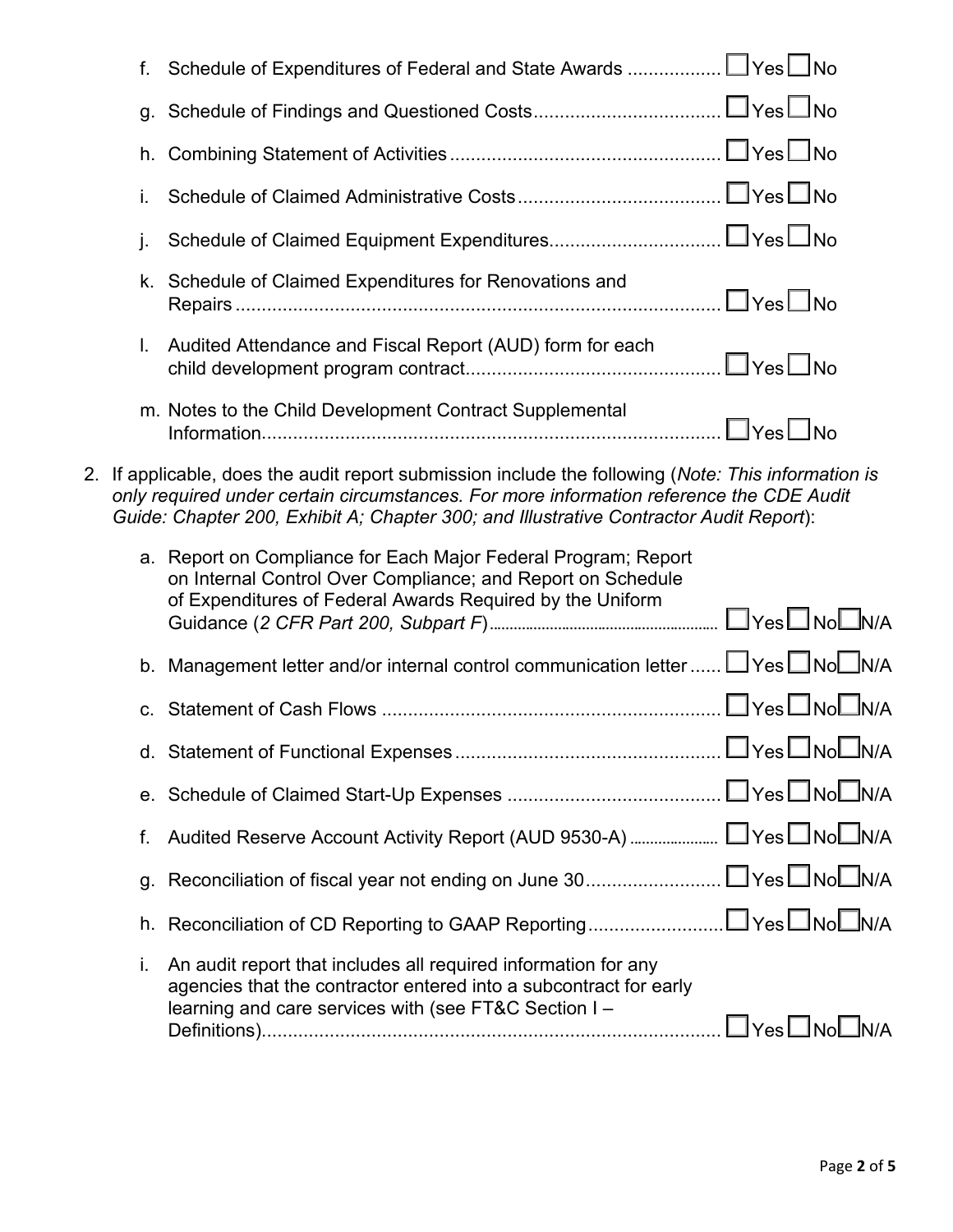## **AUDs and Financial Statements**

| 3. Were all AUDs prepared on the correct fiscal year's form? □ Yes□No                                                                                                                                                                                                                                                                                                                                                                 |                      |
|---------------------------------------------------------------------------------------------------------------------------------------------------------------------------------------------------------------------------------------------------------------------------------------------------------------------------------------------------------------------------------------------------------------------------------------|----------------------|
|                                                                                                                                                                                                                                                                                                                                                                                                                                       |                      |
| a. If not, was the appropriate box marked to explain why the                                                                                                                                                                                                                                                                                                                                                                          |                      |
|                                                                                                                                                                                                                                                                                                                                                                                                                                       |                      |
| 5. Does each AUD's column A agree to column C of the year-end                                                                                                                                                                                                                                                                                                                                                                         | $\Box$ Yes $\Box$ No |
| 6. Do each AUD's total expenses claimed for reimbursement and total<br>supplemental expenses trace to and agree with the amounts reported                                                                                                                                                                                                                                                                                             |                      |
| 7. For each contract, do the total expenses on the Schedule of<br>Expenditures by State Categories trace to and agree with the total<br>expenses on the Combining Statement of Activities or any applicable                                                                                                                                                                                                                           |                      |
| 8. Does the total revenue and expenses on the Combining Statement of<br>Activities (CSA) trace and agree to the Statement of Activities? □Yes□No                                                                                                                                                                                                                                                                                      |                      |
| 9. Does each AUD's revenue related to reimbursable expenses trace to<br>and agree with the Combining Statement of Activities or other                                                                                                                                                                                                                                                                                                 | $\Box$ Yes $\Box$ No |
| <b>Capitalized Expenses</b>                                                                                                                                                                                                                                                                                                                                                                                                           |                      |
| 10. Are all capitalized expenditures using child development funds<br>identified in the Schedule of Claimed Expenditures for Renovations &<br>Repairs or Schedule of Claimed Equipment Expenditures schedules?<br>(Note: "Capitalized Equipment" is defined by the FT&C as equipment<br>with a per-unit acquisition cost that equals or exceeds the lesser of<br>the capitalization level established by the contractor for financial |                      |
| 11. Do capitalized equipment expenses on AUD line items 6400, 6500<br>and/or start-up expenses trace to and agree with the Schedule of                                                                                                                                                                                                                                                                                                | $\Box$ Yes $\Box$ No |
| 12. Do other capital outlays, line item 6100/6200 on the AUD, trace to and<br>agree with the Schedule of Claimed Expenditures for Renovations &                                                                                                                                                                                                                                                                                       | $\Box$ Yes $\Box$ No |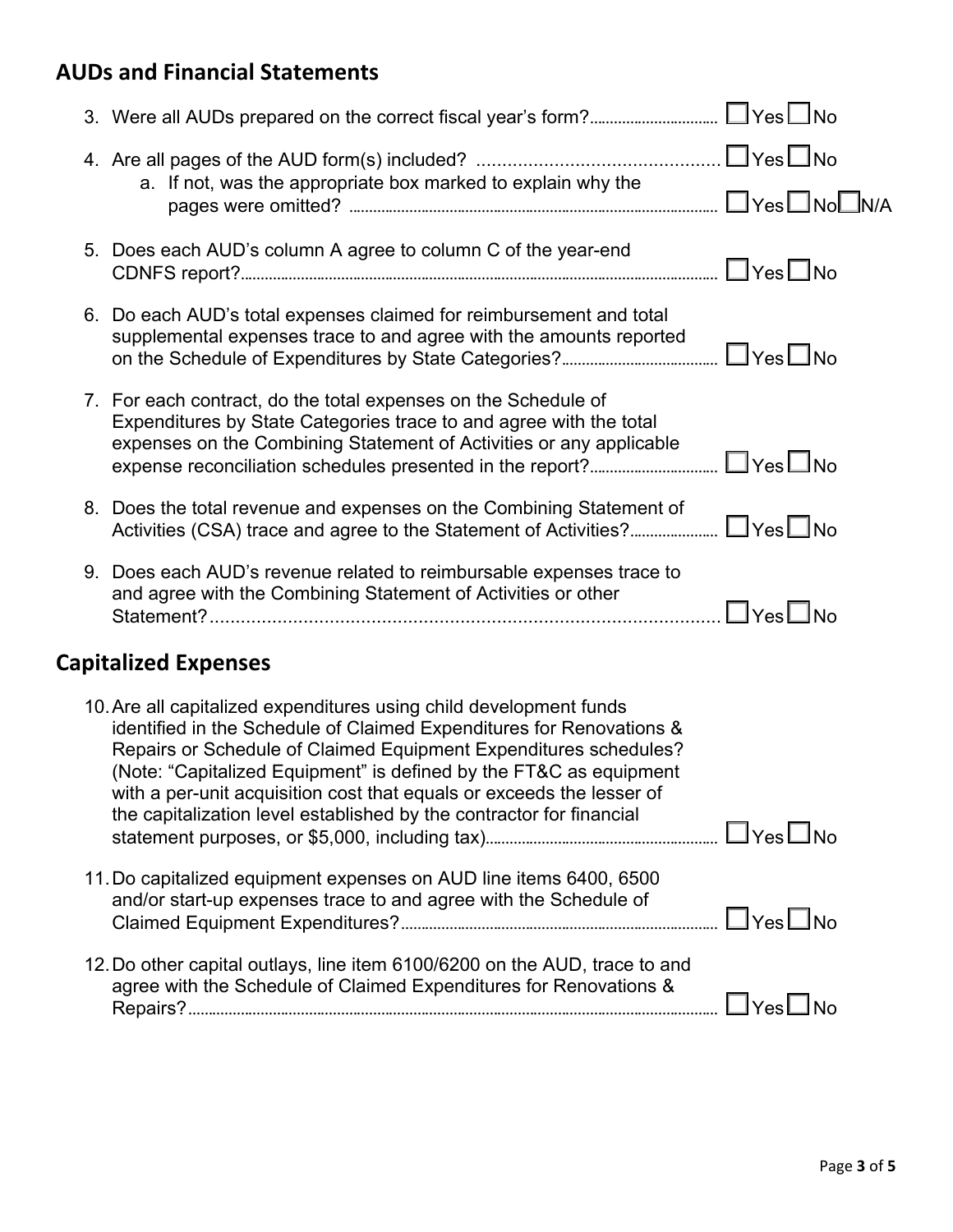| 13. Did the agency obtain preapproval for items expensed in line item(s)<br>a. If not, please explain (attach additional pages if necessary): | □Yes□No□N/A                     |
|-----------------------------------------------------------------------------------------------------------------------------------------------|---------------------------------|
| 14. If the agency has Child Care Facilities Revolving Fund or California<br>Renovation and Repair loan repayments, are the expenditures       | $\Box$ Yes $\Box$ No $\Box$ N/A |
| <b>Indirect and Administrative Costs</b>                                                                                                      |                                 |
| 15. If the agency has an approved indirect cost rate, is it accurately                                                                        | $\Box$ Yes $\Box$ No $\Box$ N/A |
| 16. If indirect costs are claimed, are they within the maximum indirect cost<br>rate of the lesser of its approved rate or ten percent (10%)? | $\Box$ Yes $\Box$ No $\Box$ N/A |
| 17. If indirect costs were reported, does the indirect cost amount agree to<br>the indirect costs amount reported on the Schedule of Claimed  | $\Box$ Yes $\Box$ No $\Box$ N/A |
| 18. Do the total administrative costs reported on the AUD(s) trace to and<br>agree with the total expense amounts reported on the Schedule of | $\Box$ Yes $\Box$ No            |
| <b>Enrollment, Attendance, and Assurances on Center-Based</b><br><b>AUDs</b>                                                                  |                                 |
| 19. Is the number of days of enrollment the same or greater than the                                                                          |                                 |
|                                                                                                                                               |                                 |
| <b>Audited Reserve Account Activity Report</b>                                                                                                |                                 |
| 21. Does each Audited Reserve Account Activity Report either identify<br>interest earned on reserve funds or explain in the comments section  |                                 |
| 22. If there was a reserve account ending balance, was it correctly<br>reported in the Statement of Financial Position/Balance Sheet as a     |                                 |
|                                                                                                                                               |                                 |